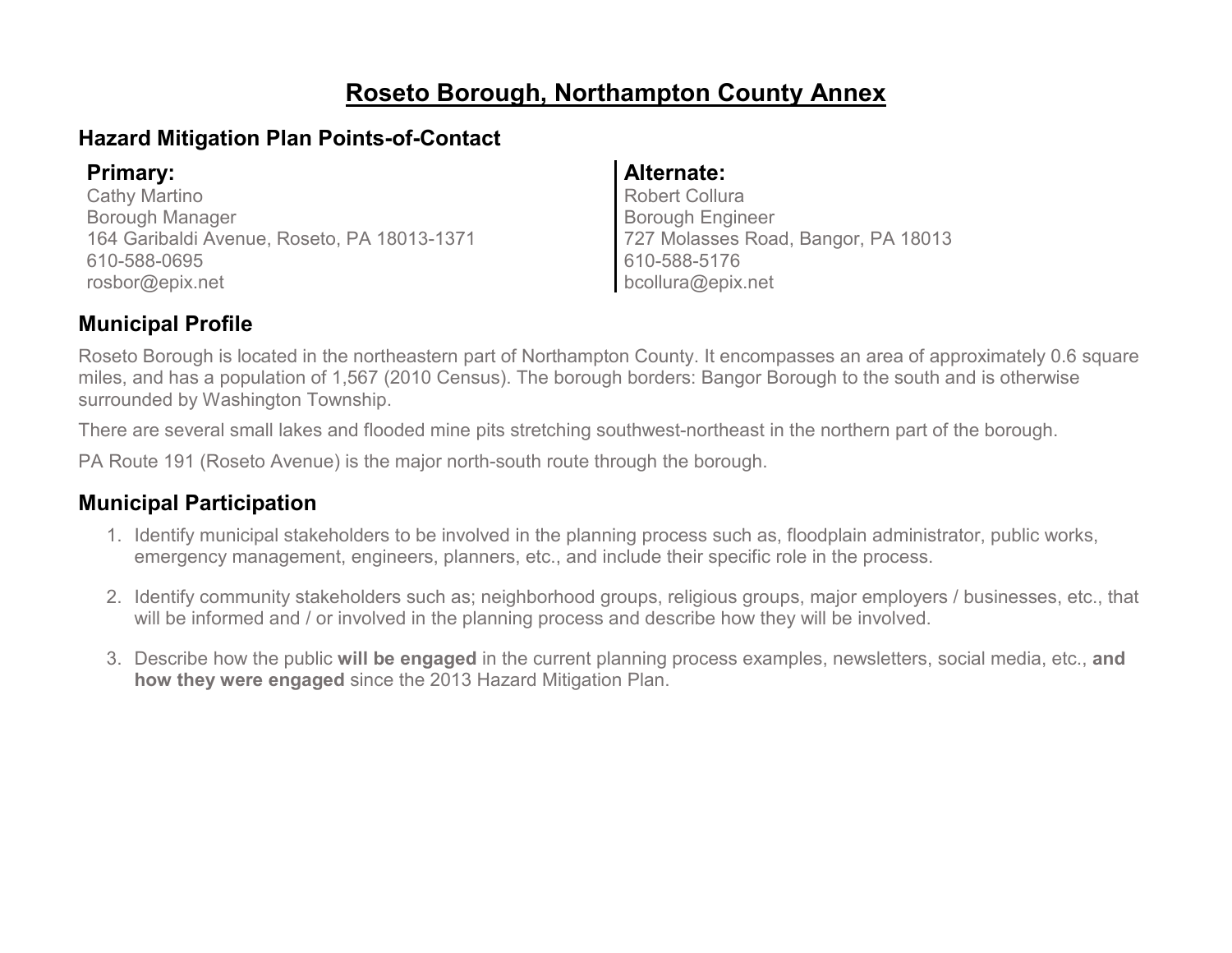# **Compliance with the National Flood Insurance Program (NFIP)**

| <b>Topic</b>                                                                                                                                      | Identify source of information, if<br>different from the one listed.     | <b>Additional Comments</b> |
|---------------------------------------------------------------------------------------------------------------------------------------------------|--------------------------------------------------------------------------|----------------------------|
| <b>1. Staff Resources</b>                                                                                                                         |                                                                          |                            |
| Is the Community Floodplain Administrator (FPA) or NFIP Coordinator certified?                                                                    | <b>Community FPA</b>                                                     |                            |
| Is floodplain management an auxiliary function?                                                                                                   | <b>Community FPA</b>                                                     |                            |
| Provide an explanation of NFIP administration services (e.g., permit review, GGIS,<br>education or outreach, inspections, engineering capability) | <b>Community FPA</b>                                                     |                            |
| What are the barriers to running an effective NFIP program in the community, if any?                                                              | <b>Community FPA</b>                                                     |                            |
| 2. Compliance History                                                                                                                             |                                                                          |                            |
| Is the community in good standing with the NFIP?                                                                                                  | State NFIP Coordinator, FEMA NFIP<br>Specialist, or community records    |                            |
| Are there any outstanding compliance issues (i.e., current violations)?                                                                           |                                                                          |                            |
| When was the most recent Community Assistance Visits (CAV) or Community Assistance<br>Contact (CAC)?                                              |                                                                          |                            |
| Is a CAV or CAC scheduled or needed?                                                                                                              |                                                                          |                            |
| 3. Regulation                                                                                                                                     |                                                                          |                            |
| When did the community enter the NFIP?                                                                                                            | <b>NFIP Community Status Book</b>                                        |                            |
| Are the Flood Insurance Rate Maps (FIRMs) digital or paper?<br>How are residents assisted with mapping?                                           | <b>Community FPA</b>                                                     |                            |
| Do floodplain regulations meet or exceed FEMA or State minimum requirements?<br>If so, in what ways?                                              | <b>Community FPA</b>                                                     |                            |
| Describe the permitting process                                                                                                                   | Community FPA, State, FEMA NFIP                                          |                            |
| <b>4. Insurance Summary</b>                                                                                                                       |                                                                          |                            |
| How many NFIP policies are in the community?<br>What is the total premium and coverage?                                                           | State NFIP Coordinator or<br><b>FEMA NFIP Specialist</b>                 |                            |
| How many claims have been paid in the community? What is the total amount of paid<br>claims? How many substantial damage claims have there been?  | FEMA NFIP or<br><b>Insurance Specialist</b>                              |                            |
| How many structures are exposed to flood risk within the community?                                                                               | <b>Community FPA or GIS Analyst</b>                                      |                            |
| Describe any areas of flood risk with limited NFIP policy coverage                                                                                | Community FPA or<br><b>FEMA Insurance Specialist</b>                     |                            |
| 5. Community Rating System (CRS)                                                                                                                  |                                                                          |                            |
| Does the community participate in CRS?                                                                                                            | Community FPA, State, or FEMA NFIP                                       |                            |
| If so, what is the community's CRS Class Ranking?                                                                                                 | Flood Insurance Manual<br>(http://www.fema.gov/floodinsurancemanual.gov) |                            |
| What categories and activities provide CRS points and how can the Class be improved?                                                              |                                                                          |                            |
| Does the plan include CRS planning requirements?                                                                                                  | Community FPA, FEMA CRS<br>Coordinator, or ISO representative            |                            |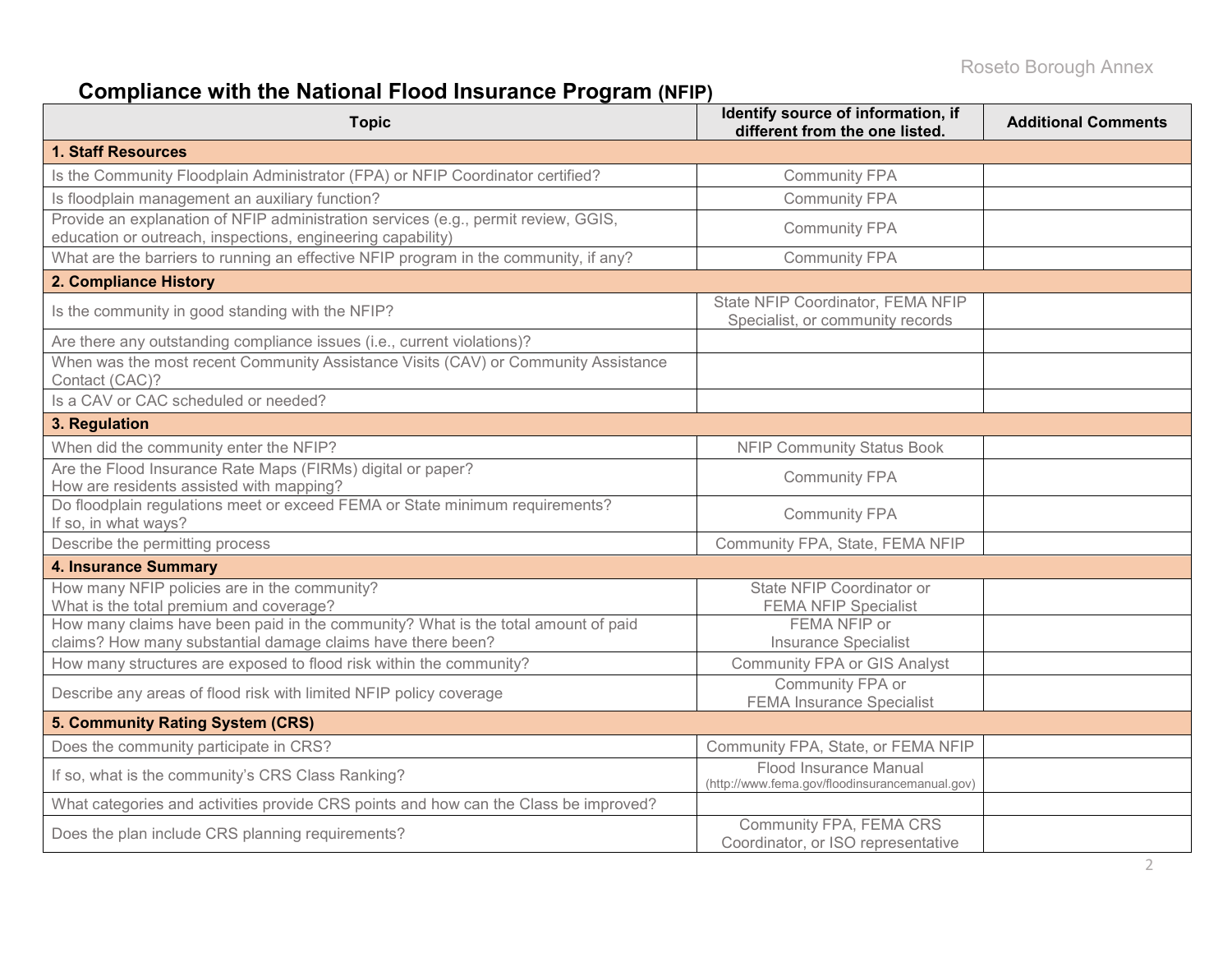### **Community Assets**

Community assets are defined to include anything that is important to the character as well as the function of a community, and can be described in four categories, they are; people, economy, natural environment and built environment. Please identify the community assets and location under each category.

#### **1. People**

- Concentrations of vulnerable populations such as the elderly, physically or mentally disabled, non-English speaking, and the medically or chemically dependent.
- Types of visiting populations where large numbers of people are concentrated such as visitors for special events and students.

#### **2. Economy**

Major employers, primary economic sectors such as agriculture and commercial centers where losses would have a severe impact on the community.

#### **3. Natural Environment**

Those areas / features that can provide protective functions that reduce the magnitude of hazard events such as, wetlands or riparian areas, and other environmental features important to protect.

#### **4. Built Environment**

- Existing structures such as, concentrations of buildings that may be more vulnerable to hazards based on location, age, construction type and / or condition of use.
- **Infrastructure systems such as water and wastewater facilities, power utilities, transportation systems,** communication systems, energy pipelines and storage.
- High potential loss facilities such as, dams, locations that house hazardous materials, military and / or civilian defense installations.
- Critical facilities such as, hospitals, medical facilities, police and fires stations, emergency operations centers, shelters, schools and airports / heliports.
- Cultural / historical resources such as, museums, parks, stadiums, etc.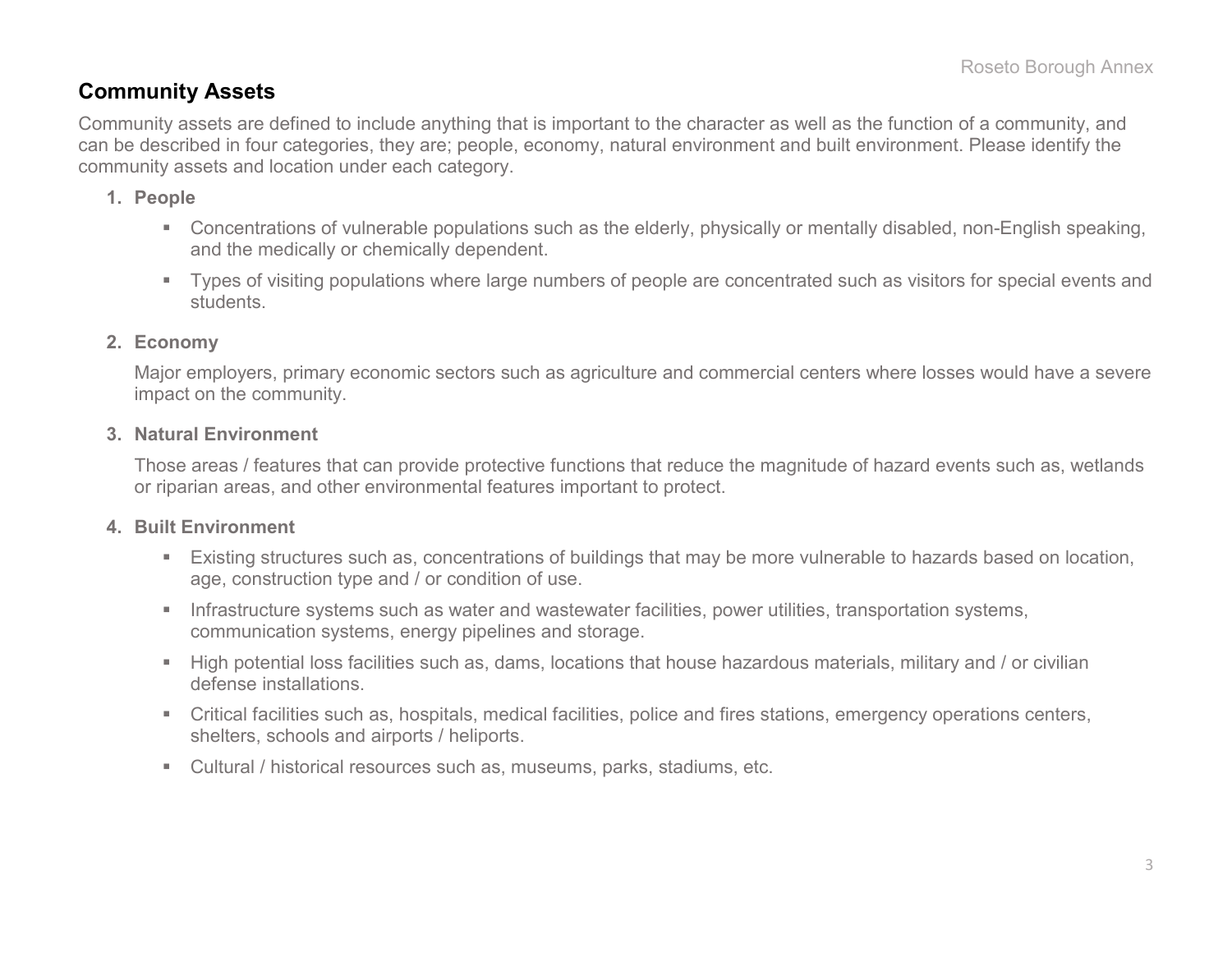# **Capability Assessment**

|                 |                                                                       |                       | <b>Status</b>                                         |                      |                                                     | <b>Effect on</b><br><b>Hazard Loss</b>                 |                                                               | <b>Has the 2013</b>                                                                                     | How can                                                                    |                                      |
|-----------------|-----------------------------------------------------------------------|-----------------------|-------------------------------------------------------|----------------------|-----------------------------------------------------|--------------------------------------------------------|---------------------------------------------------------------|---------------------------------------------------------------------------------------------------------|----------------------------------------------------------------------------|--------------------------------------|
| Capability      | <b>Regulatory</b><br>✓<br>$\checkmark$ Tools<br>$\checkmark$ Programs | Place<br>$\mathbf{a}$ | <b>Date</b><br><b>Adopted</b><br>or<br><b>Updated</b> | Development<br>Under | Department /<br><b>Agency</b><br><b>Responsible</b> | <b>Reduction:</b><br>-Supports<br>-Neutral<br>-Hinders | <b>Change since</b><br>2013 Plan?<br>+ Positive<br>- Negative | <b>Plan been</b><br>integrated<br>into the<br><b>Regulatory</b><br><b>Tool/Program</b><br>? If so, how? | these<br>capabilities<br>be expanded<br>and improved<br>to reduce<br>risk? | <b>Additional</b><br><b>Comments</b> |
|                 | Comprehensive Plan                                                    |                       |                                                       |                      |                                                     |                                                        |                                                               |                                                                                                         |                                                                            |                                      |
|                 | Capital Improvement Plan                                              |                       |                                                       |                      |                                                     |                                                        |                                                               |                                                                                                         |                                                                            |                                      |
|                 | Economic Development Plan                                             |                       |                                                       |                      |                                                     |                                                        |                                                               |                                                                                                         |                                                                            |                                      |
|                 | <b>Continuity of Operations Plan</b>                                  |                       |                                                       |                      |                                                     |                                                        |                                                               |                                                                                                         |                                                                            |                                      |
|                 | Stormwater Management Plan /<br>Ordinance                             |                       |                                                       |                      |                                                     |                                                        |                                                               |                                                                                                         |                                                                            |                                      |
|                 | Open Space Management Plan<br>(or Parks/Rec., Greenways Plan)         |                       |                                                       |                      |                                                     |                                                        |                                                               |                                                                                                         |                                                                            |                                      |
|                 | <b>Natural Resource Protection Plan</b>                               |                       |                                                       |                      |                                                     |                                                        |                                                               |                                                                                                         |                                                                            |                                      |
| Regulatory      | <b>Transportation Plan</b>                                            |                       |                                                       |                      |                                                     |                                                        |                                                               |                                                                                                         |                                                                            |                                      |
|                 | <b>Historic Preservation Plan</b>                                     |                       |                                                       |                      |                                                     |                                                        |                                                               |                                                                                                         |                                                                            |                                      |
|                 | Floodplain Management Plan                                            |                       |                                                       |                      |                                                     |                                                        |                                                               |                                                                                                         |                                                                            |                                      |
| ×               | <b>Farmland Preservation</b>                                          |                       |                                                       |                      |                                                     |                                                        |                                                               |                                                                                                         |                                                                            |                                      |
| <b>Planning</b> | <b>Evacuation Plan</b>                                                |                       |                                                       |                      |                                                     |                                                        |                                                               |                                                                                                         |                                                                            |                                      |
|                 | Disaster Recovery Plan                                                |                       |                                                       |                      |                                                     |                                                        |                                                               |                                                                                                         |                                                                            |                                      |
| $\div$          | <b>Hazard Mitigation Plan</b>                                         | $\times$              | 11/2018                                               |                      |                                                     |                                                        | $+$                                                           |                                                                                                         |                                                                            |                                      |
|                 | <b>Emergency Operations Plan</b>                                      |                       |                                                       |                      |                                                     |                                                        |                                                               |                                                                                                         |                                                                            |                                      |
|                 | <b>Zoning Regulations</b>                                             |                       |                                                       |                      |                                                     |                                                        |                                                               |                                                                                                         |                                                                            |                                      |
|                 | <b>Floodplain Regulations</b>                                         |                       |                                                       |                      |                                                     |                                                        |                                                               |                                                                                                         |                                                                            |                                      |
|                 | <b>NFIP Participation</b>                                             |                       |                                                       |                      |                                                     |                                                        |                                                               |                                                                                                         |                                                                            |                                      |
|                 | <b>Building Code</b>                                                  |                       |                                                       |                      |                                                     |                                                        |                                                               |                                                                                                         |                                                                            |                                      |
|                 | Fire Code                                                             |                       |                                                       |                      |                                                     |                                                        |                                                               |                                                                                                         |                                                                            |                                      |
|                 | Other                                                                 |                       |                                                       |                      |                                                     |                                                        |                                                               |                                                                                                         |                                                                            |                                      |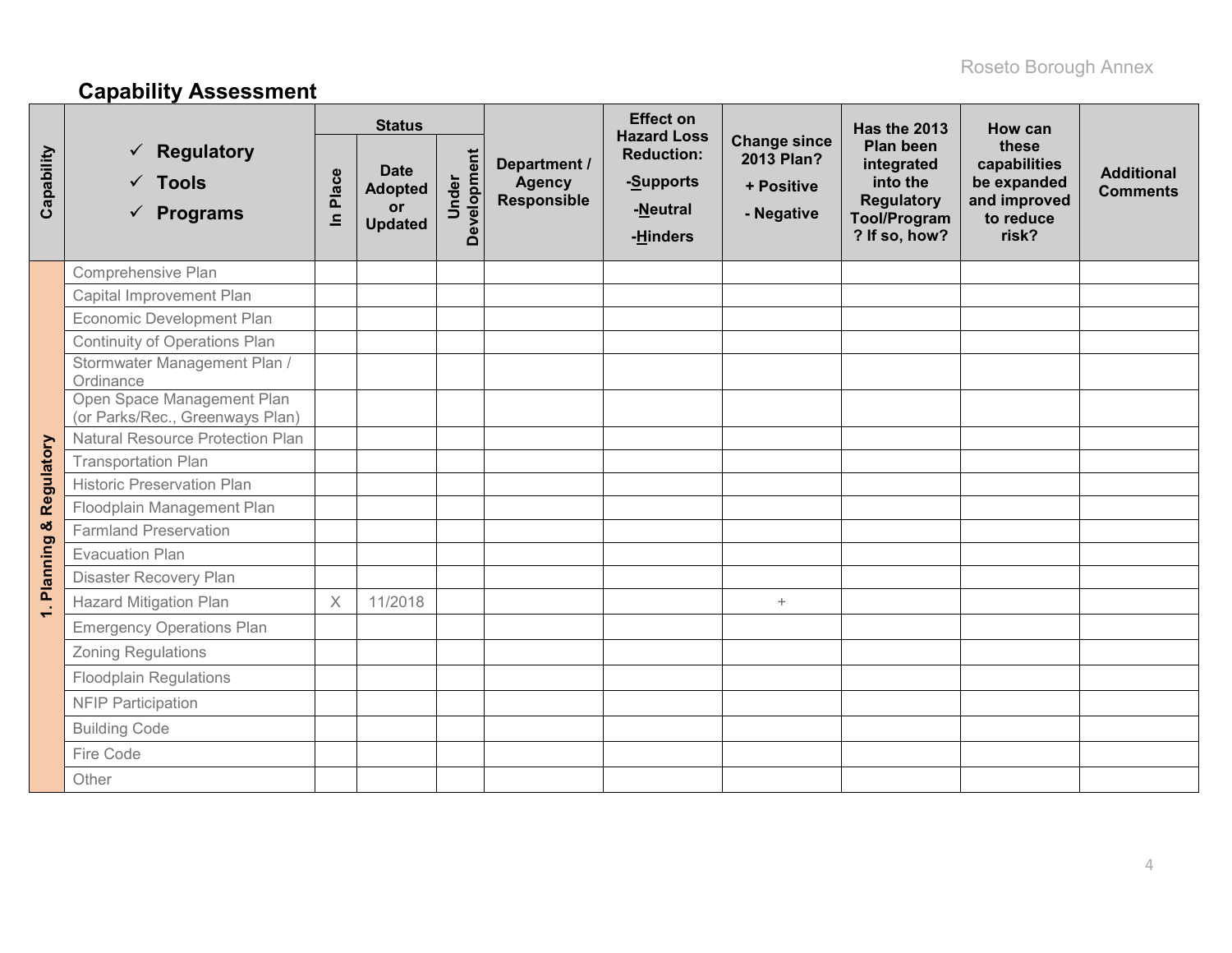# **Capability Assessment –** *continued*

| Capability     | $\checkmark$ Staff<br><b>Personnel</b><br>$\checkmark$<br><b>Resources</b>                                                       | <b>Yes</b> | <b>No</b> | Department /<br><b>Agency</b> | <b>Change since</b><br>2013 Plan?<br>+ Positive<br>- Negative | How can these<br>capabilities be<br>expanded and<br>improved to<br>reduce risk? | <b>Additional</b><br><b>Comments</b> |
|----------------|----------------------------------------------------------------------------------------------------------------------------------|------------|-----------|-------------------------------|---------------------------------------------------------------|---------------------------------------------------------------------------------|--------------------------------------|
|                | Planners (with land use / land development knowledge)                                                                            |            |           |                               |                                                               |                                                                                 |                                      |
|                | Planners or engineers (with natural and / or human-caused hazards knowledge)                                                     |            |           |                               |                                                               |                                                                                 |                                      |
| Technology     | Engineers or professionals trained in building and / or infrastructure<br>construction practices (including building inspectors) |            |           |                               |                                                               |                                                                                 |                                      |
|                | <b>Emergency Manager</b>                                                                                                         |            |           |                               |                                                               |                                                                                 |                                      |
| ೲ              | Floodplain administrator / manager                                                                                               |            |           |                               |                                                               |                                                                                 |                                      |
|                | Land surveyors                                                                                                                   |            |           |                               |                                                               |                                                                                 |                                      |
|                | Staff familiar with the hazards of the community                                                                                 |            |           |                               |                                                               |                                                                                 |                                      |
| Administrative | Personnel skilled in Geographical Information Systems (GIS) and / or FEMA's<br><b>HAZUS</b> program                              |            |           |                               |                                                               |                                                                                 |                                      |
|                | Grant writers or fiscal staff to handle large / complex grants                                                                   |            |           |                               |                                                               |                                                                                 |                                      |
| $\mathbf{N}$   | Other                                                                                                                            |            |           |                               |                                                               |                                                                                 |                                      |

| Capability |                                                         | <b>Yes</b> | <b>No</b> | Department /<br><b>Agency</b> | <b>Change since</b><br>2013 Plan?<br>+ Positive<br>- Negative | How can these<br>capabilities be<br>expanded and<br>improved to<br>reduce risk? | <b>Additional</b><br><b>Comments</b> |
|------------|---------------------------------------------------------|------------|-----------|-------------------------------|---------------------------------------------------------------|---------------------------------------------------------------------------------|--------------------------------------|
|            | Capital improvement programming                         |            |           |                               |                                                               |                                                                                 |                                      |
| 89         | <b>Community Development Block Grants (CDBG)</b>        |            |           |                               |                                                               |                                                                                 |                                      |
| ourc       | Special purposes taxes                                  |            |           |                               |                                                               |                                                                                 |                                      |
| Ō,         | Gas / Electricity utility fees                          |            |           |                               |                                                               |                                                                                 |                                      |
| قع<br>R    | Water / Sewer fees                                      |            |           |                               |                                                               |                                                                                 |                                      |
| cial       | Stormwater utility fees                                 |            |           |                               |                                                               |                                                                                 |                                      |
| Finano     | Development impact fees                                 |            |           |                               |                                                               |                                                                                 |                                      |
|            | General obligation, revenue, and / or special tax bonds |            |           |                               |                                                               |                                                                                 |                                      |
| ო          | Partnering arrangements or intergovernmental agreements |            |           |                               |                                                               |                                                                                 |                                      |
|            | Other                                                   |            |           |                               |                                                               |                                                                                 |                                      |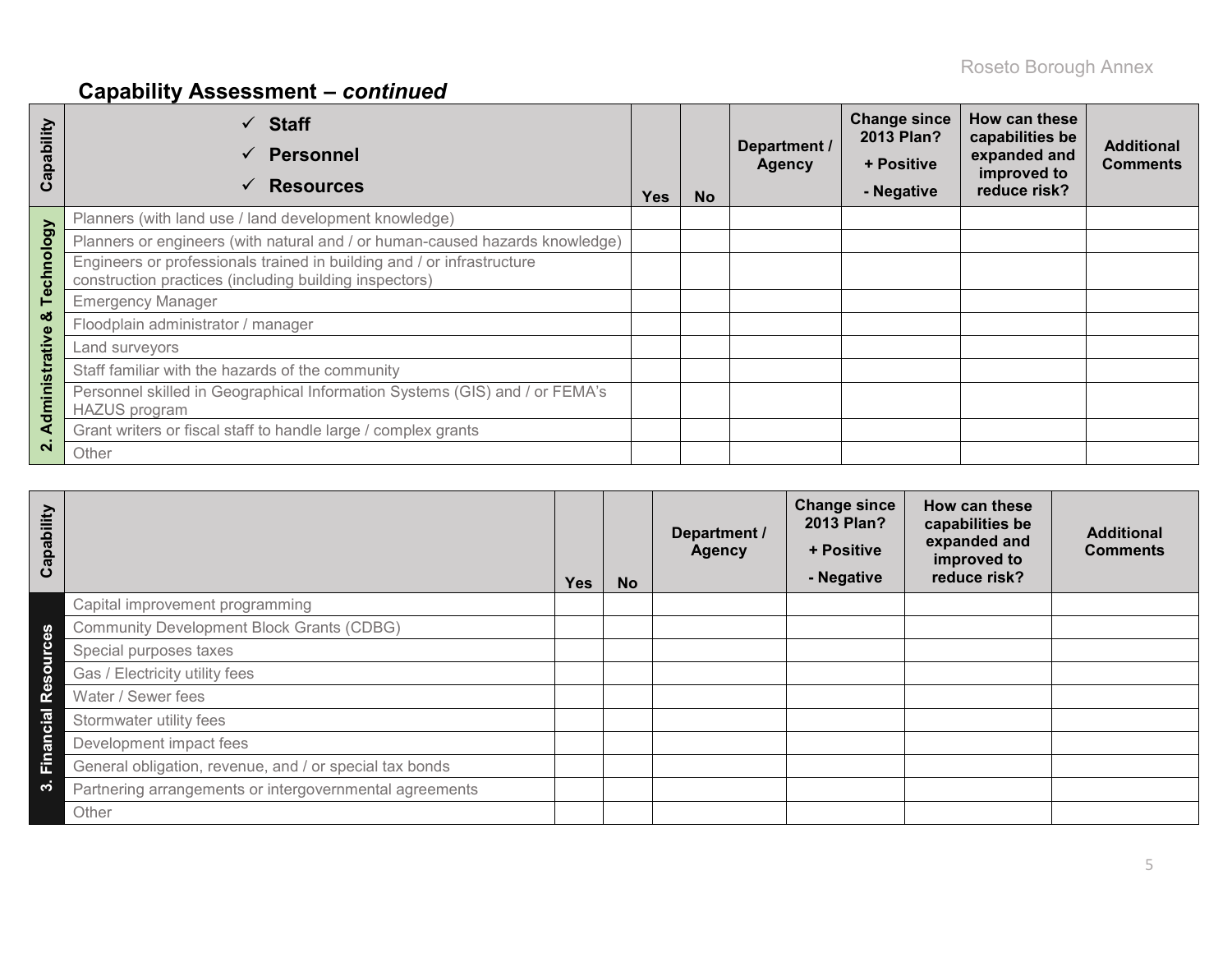# **Capability Assessment –** *continued*

| apability<br>ပ       | Program<br>Organization                                                                                                                                           | Yes | <b>No</b> | Department /<br><b>Agency</b> | <b>Change since</b><br>2013 Plan?<br>+ Positive<br>- Negative | How can these<br>capabilities be<br>expanded and<br>improved to<br>reduce risk? | <b>Additional</b><br><b>Comments</b> |
|----------------------|-------------------------------------------------------------------------------------------------------------------------------------------------------------------|-----|-----------|-------------------------------|---------------------------------------------------------------|---------------------------------------------------------------------------------|--------------------------------------|
|                      | <b>Firewise Communities Certification</b>                                                                                                                         |     |           |                               |                                                               |                                                                                 |                                      |
|                      | <b>StormReady Certification</b>                                                                                                                                   |     |           |                               |                                                               |                                                                                 |                                      |
|                      | Natural disaster or safety-related school programs                                                                                                                |     |           |                               |                                                               |                                                                                 |                                      |
| <b>Outreach</b><br>ಠ | Ongoing public education or information programs such as,<br>responsible water use, fire safety, household preparedness, and<br>environmental education.          |     |           |                               |                                                               |                                                                                 |                                      |
| Education            | Public-private partnership initiatives addressing disaster related<br>issues.                                                                                     |     |           |                               |                                                               |                                                                                 |                                      |
|                      | Local citizen groups or non-profit organizations focused on<br>environmental protection, emergency preparedness, access and<br>functional needs populations, etc. |     |           |                               |                                                               |                                                                                 |                                      |
|                      | Other                                                                                                                                                             |     |           |                               |                                                               |                                                                                 |                                      |

| Capability          |                                | Limited | <b>Degree of Capability</b><br><b>Moderate</b> | High | Change since the 2013 Hazard<br><b>Mitigation Plan?</b><br>If so, how? | <b>Additional Comments</b> |
|---------------------|--------------------------------|---------|------------------------------------------------|------|------------------------------------------------------------------------|----------------------------|
| せ                   | <b>Planning and Regulatory</b> |         |                                                |      |                                                                        |                            |
| 1 <b>g</b><br>Self  | Administrative and Technical   |         |                                                |      |                                                                        |                            |
| က<br>၁<br><b>10</b> | Financial                      |         |                                                |      |                                                                        |                            |
| ⋖                   | <b>Education and Outreach</b>  |         |                                                |      |                                                                        |                            |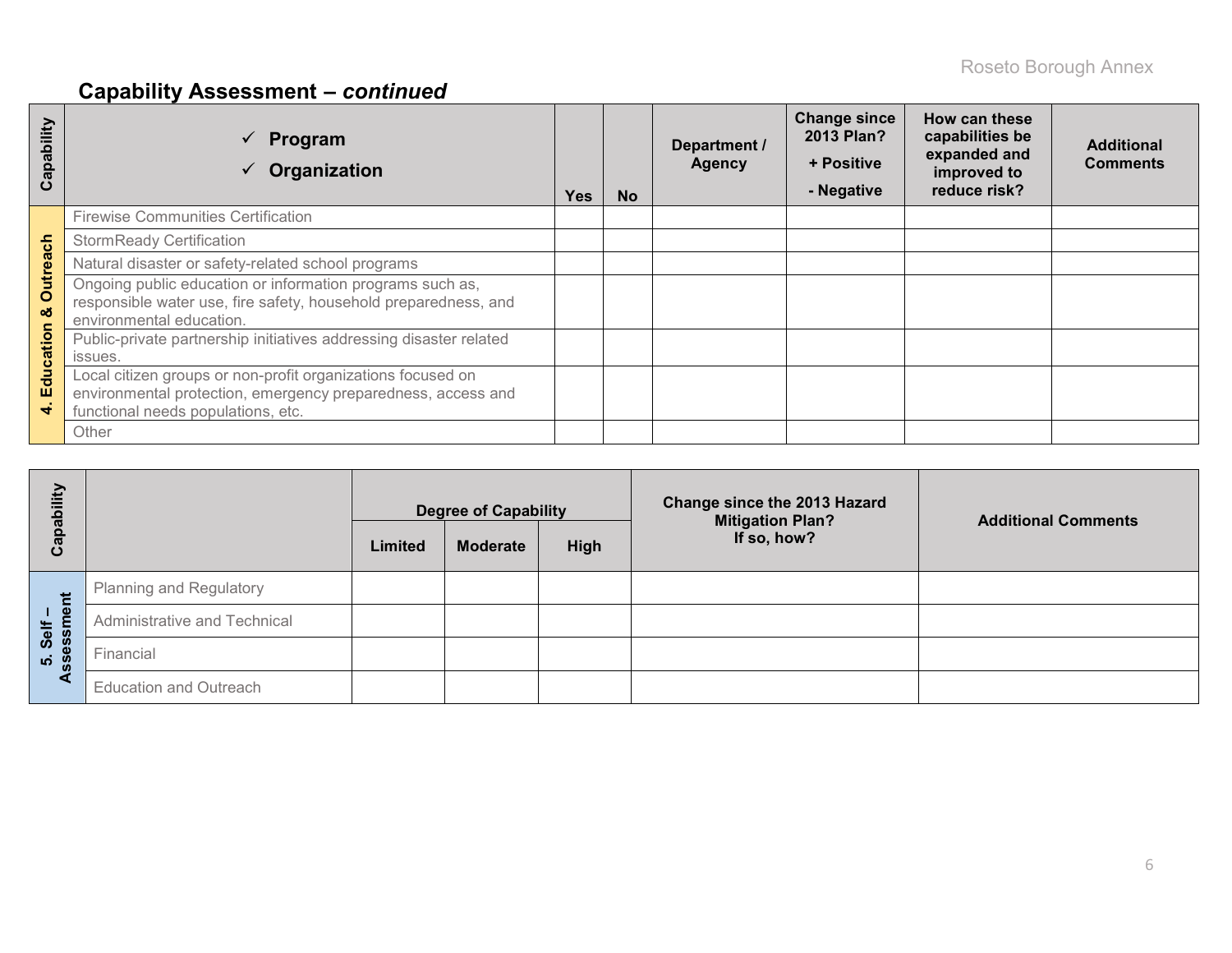### **Known or Anticipated Future Development / Redevelopment**

| Development /<br><b>Property Name</b> | Type of Development   Number of Structures | Location | <b>Known Hazard Zone</b> | <b>Description / Status</b> |
|---------------------------------------|--------------------------------------------|----------|--------------------------|-----------------------------|
|                                       |                                            |          |                          |                             |

### **Natural & Non-Natural Event History Specific to Roseto Borough**

| Type of Event and Date(s)               | <b>FEMA Disaster #</b><br>(if applicable) | Local Damage(s) or Loss(es)                                                |  |  |  |  |  |
|-----------------------------------------|-------------------------------------------|----------------------------------------------------------------------------|--|--|--|--|--|
| Pennsylvania COVID-19 Pandemic - 1/2020 | DR-4506-PA                                | Emergency Protective measures to combat COVID-19 Pandemic.                 |  |  |  |  |  |
| Remnants of Hurricane Ida               | DR-4618-PA                                | Assistance to eligible individuals and families affected by this disaster. |  |  |  |  |  |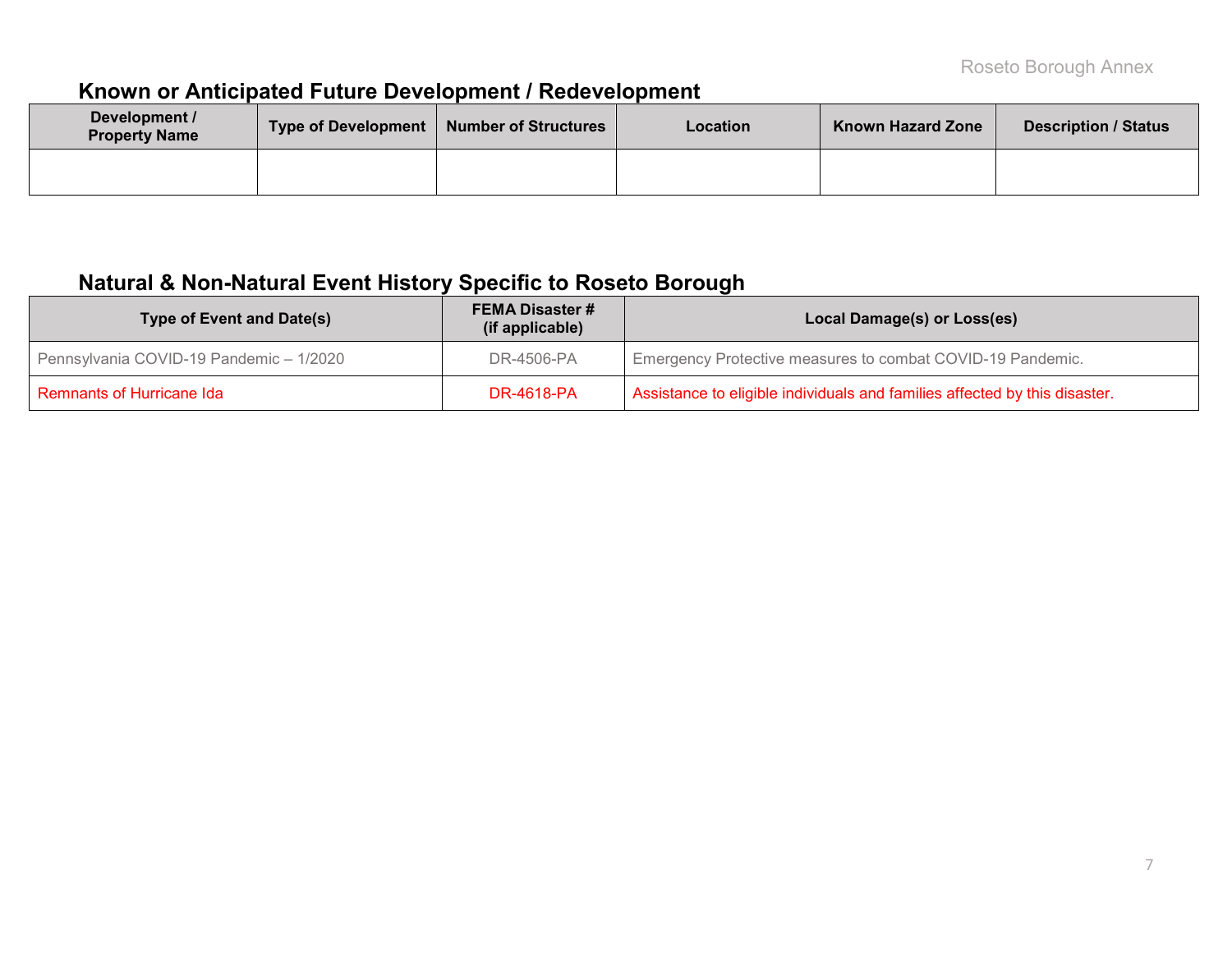## **2013 Municipal Action Plan Status**

|                |                                                                                                                                                                                                                                                                                                                                                                                                                                                                                                                  |                                             |                 | <b>Status</b> |           |              |                            |  |  |
|----------------|------------------------------------------------------------------------------------------------------------------------------------------------------------------------------------------------------------------------------------------------------------------------------------------------------------------------------------------------------------------------------------------------------------------------------------------------------------------------------------------------------------------|---------------------------------------------|-----------------|---------------|-----------|--------------|----------------------------|--|--|
|                | <b>Existing Mitigation Action</b><br>(from 2013 Hazard Mitigation Plan)                                                                                                                                                                                                                                                                                                                                                                                                                                          | <b>S</b><br>Progress<br>No Prog.<br>Unknown | <b>Progress</b> | ontinuous     | Completed | Discontinued | <b>Additional Comments</b> |  |  |
|                | Retrofit structures located in hazard-prone areas to protect structures from future<br>damage, with repetitive loss and severe repetitive loss properties as priority.<br>Phase 1: Identify appropriate candidates for retrofitting based on cost-<br>effectiveness versus relocation.<br>Phase 2: Where retrofitting is determined to be a viable option, work with property<br>owners toward implementation of that action based on available funding from<br>FEMA and local match availability.               | $\times$                                    |                 |               |           |              |                            |  |  |
| $\overline{2}$ | Purchase, or relocate structures located in hazard- prone areas to protect<br>structures from future damage, with repetitive loss and severe repetitive loss<br>properties as priority.<br>Phase 1: Identify appropriate candidates for relocation based on cost-effectiveness<br>versus retrofitting.<br>Phase 2: Where relocation is determined to be a viable option, work with property<br>owners toward implementation of that action based on available funding from<br>FEMA and local match availability. | $\times$                                    |                 |               |           |              |                            |  |  |
| $\mathbf 3$    | Maintain compliance with and good-standing in the NFIP including adoption and<br>enforcement of floodplain management requirements (e.g. regulating all new and<br>substantially improved construction in Special Hazard Flood Areas), floodplain<br>identification and mapping, and flood insurance outreach to the community.<br>Further, continue to meet and/or exceed the minimum NFIP standards and criteria<br>through the following NFIP- related continued compliance actions identified below.         | $\times$                                    |                 |               |           |              |                            |  |  |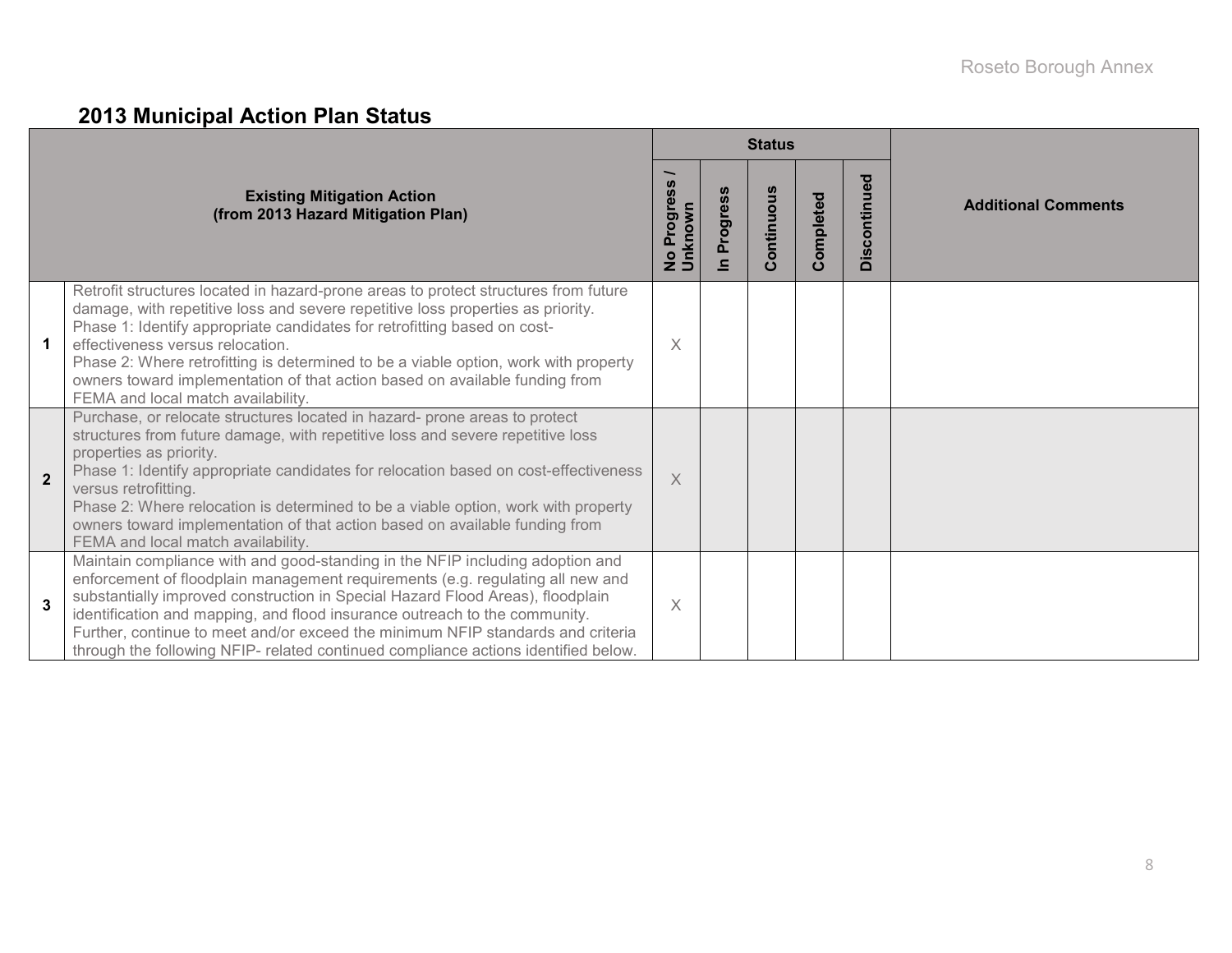### **2013 Municipal Action Plan Status –** *continued*

|                  |                                                                                                                                                                                                                                                                                                                                                                                                                                                                                                                                                                                                                                                                                                                                                                                                                                                                                                                                                                                                                                                    |                          |                      | <b>Status</b> |           |              |                            |
|------------------|----------------------------------------------------------------------------------------------------------------------------------------------------------------------------------------------------------------------------------------------------------------------------------------------------------------------------------------------------------------------------------------------------------------------------------------------------------------------------------------------------------------------------------------------------------------------------------------------------------------------------------------------------------------------------------------------------------------------------------------------------------------------------------------------------------------------------------------------------------------------------------------------------------------------------------------------------------------------------------------------------------------------------------------------------|--------------------------|----------------------|---------------|-----------|--------------|----------------------------|
|                  | <b>Existing Mitigation Action</b><br>(from 2013 Hazard Mitigation Plan)                                                                                                                                                                                                                                                                                                                                                                                                                                                                                                                                                                                                                                                                                                                                                                                                                                                                                                                                                                            | No Progress /<br>Unknown | Progress<br>$\equiv$ | Continuous    | Completed | Discontinued | <b>Additional Comments</b> |
| $\boldsymbol{4}$ | Conduct and facilitate community and public education and outreach for residents<br>and businesses to include, but not be limited to, the following to promote and effect<br>natural hazard risk reduction:<br>- Provide and maintain links to the HMP website, and regularly post notices on the<br>County/municipal homepage(s) referencing the HMP webpages.<br>- Prepare and distribute informational letters to flood vulnerable property owners<br>and neighborhood associations, explaining the availability of mitigation grant<br>funding to mitigate their properties, and instructing them on how they can learn<br>more and implement mitigation.<br>- Use email notification systems and newsletters to better educate the public on<br>flood insurance, the availability of mitigation grant funding, and personal natural<br>hazard risk reduction measures.<br>- Work with neighborhood associations, civic and business groups to disseminate<br>information on flood insurance and the availability of mitigation grant funding. | $\times$                 |                      |               |           |              |                            |
| $5\phantom{1}$   | Begin the process to adopt higher regulatory standards to manage flood risk (i.e.<br>increased freeboard, cumulative substantial damage/improvements).                                                                                                                                                                                                                                                                                                                                                                                                                                                                                                                                                                                                                                                                                                                                                                                                                                                                                             | $\times$                 |                      |               |           |              |                            |
| $6\phantom{a}$   | Determine if a Community Assistance Visit (CAV) or Community Assistance<br>Contact (CAC) is needed, and schedule if needed.                                                                                                                                                                                                                                                                                                                                                                                                                                                                                                                                                                                                                                                                                                                                                                                                                                                                                                                        | $\overline{\mathsf{X}}$  |                      |               |           |              |                            |
| $\overline{7}$   | Have designated NFIP Floodplain Administrator (FPA) become a Certified<br>Floodplain Manager through the ASFPM, and pursue relevant continuing<br>education training such as FEMA Benefit-Cost Analysis.                                                                                                                                                                                                                                                                                                                                                                                                                                                                                                                                                                                                                                                                                                                                                                                                                                           | $\times$                 |                      |               |           |              |                            |
| 8                | Participate in the Community Rating System (CRS) to further manage flood risk<br>and reduce flood insurance premiums for NFIP policyholders. This shall start with<br>the submission to FEMA-DHS of a Letter of Intent to join CRS, followed by the<br>completion & submission of an application to the program once the community's<br>current compliance with the NFIP is established.                                                                                                                                                                                                                                                                                                                                                                                                                                                                                                                                                                                                                                                           | $\times$                 |                      |               |           |              |                            |
| 9                | Archive elevation certificates                                                                                                                                                                                                                                                                                                                                                                                                                                                                                                                                                                                                                                                                                                                                                                                                                                                                                                                                                                                                                     | $\boldsymbol{\times}$    |                      |               |           |              |                            |
| 10               | Continue to support the implementation, monitoring, maintenance, and updating of<br>this Plan, as defined in Section 7.0                                                                                                                                                                                                                                                                                                                                                                                                                                                                                                                                                                                                                                                                                                                                                                                                                                                                                                                           | $\times$                 |                      |               |           |              |                            |
| 11               | Complete the ongoing updates of the Comprehensive Emergency Management<br>Plans                                                                                                                                                                                                                                                                                                                                                                                                                                                                                                                                                                                                                                                                                                                                                                                                                                                                                                                                                                    | $\times$                 |                      |               |           |              |                            |
| 12               | Create/enhance/ maintain mutual aid agreements with neighboring communities<br>for continuity of operations.                                                                                                                                                                                                                                                                                                                                                                                                                                                                                                                                                                                                                                                                                                                                                                                                                                                                                                                                       | $\mathsf X$              |                      |               |           |              |                            |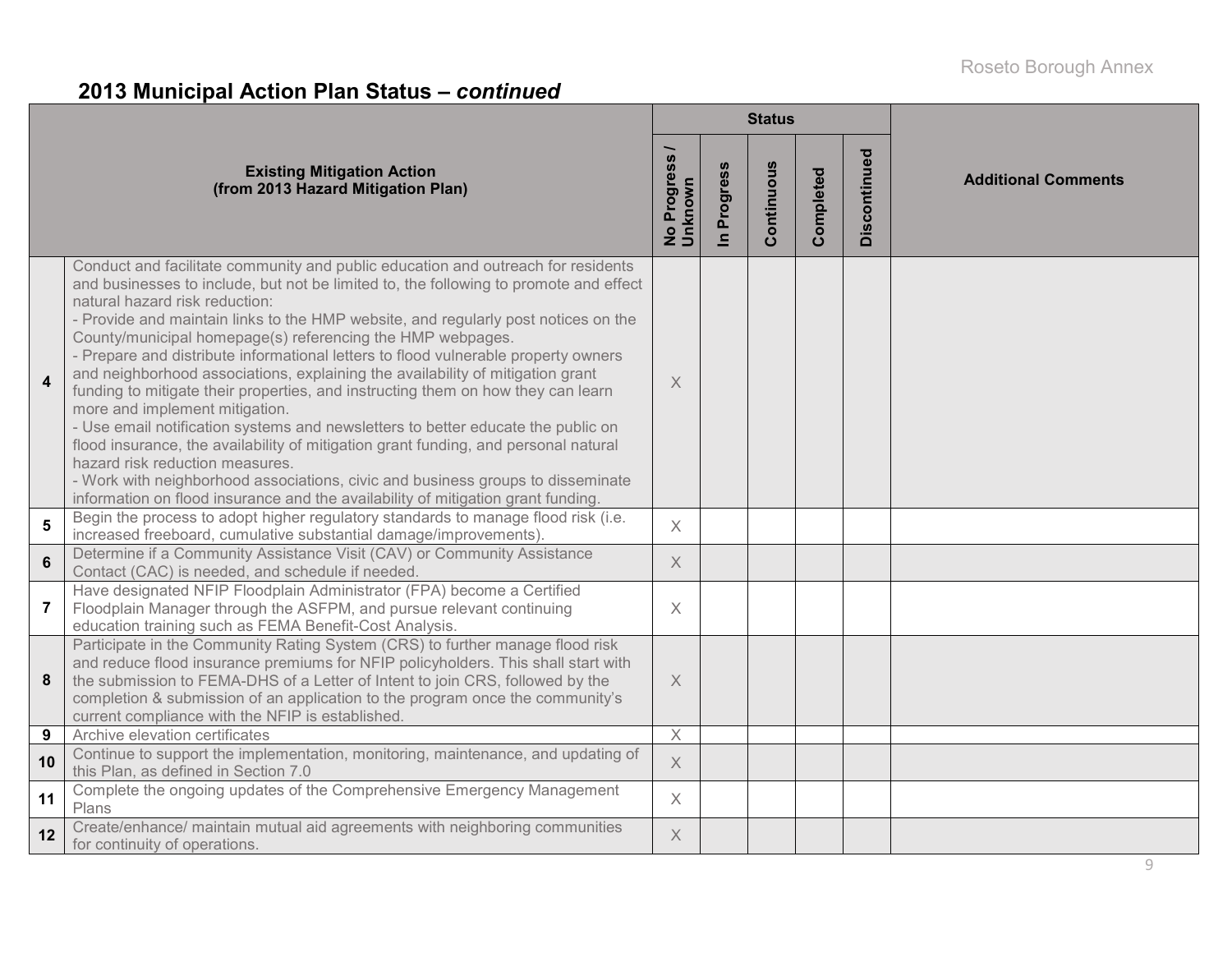### **2013 Municipal Action Plan Status –** *continued*

|    | <b>Existing Mitigation Action</b><br>(from 2013 Hazard Mitigation Plan)                                                                                                                                                                                                               | ogre<br>Ξ | <b>Status</b><br>ontinuo | Completed | o<br>contil<br>ÖİS | <b>Additional Comments</b> |
|----|---------------------------------------------------------------------------------------------------------------------------------------------------------------------------------------------------------------------------------------------------------------------------------------|-----------|--------------------------|-----------|--------------------|----------------------------|
| 13 | Identify and develop agreements with entities that can provide support with<br>FEMA/PEMA paperwork after disasters; qualified damage assessment personnel -<br>Improve post-disaster capabilities - damage assessment; FEMA/PEMA paperwork<br>compilation, submissions, recordkeeping | $\times$  |                          |           |                    |                            |
| 14 | Work with regional agencies (i.e. County and PEMA) to help develop damage<br>assessment capabilities at the local level through such things as training programs,<br>certification of qualified individuals (e.g. code officials, floodplain managers,<br>engineers).                 | $\times$  |                          |           |                    |                            |

#### **Notes:**

**1.** Actions not carried through to the 2018 Action Plan are so noted.

**2.** To maintain National Flood Insurance Program (NFIP) compliance, actions related to the NFIP were carried through to the 2018 Action Plan even if identified by the municipality as completed.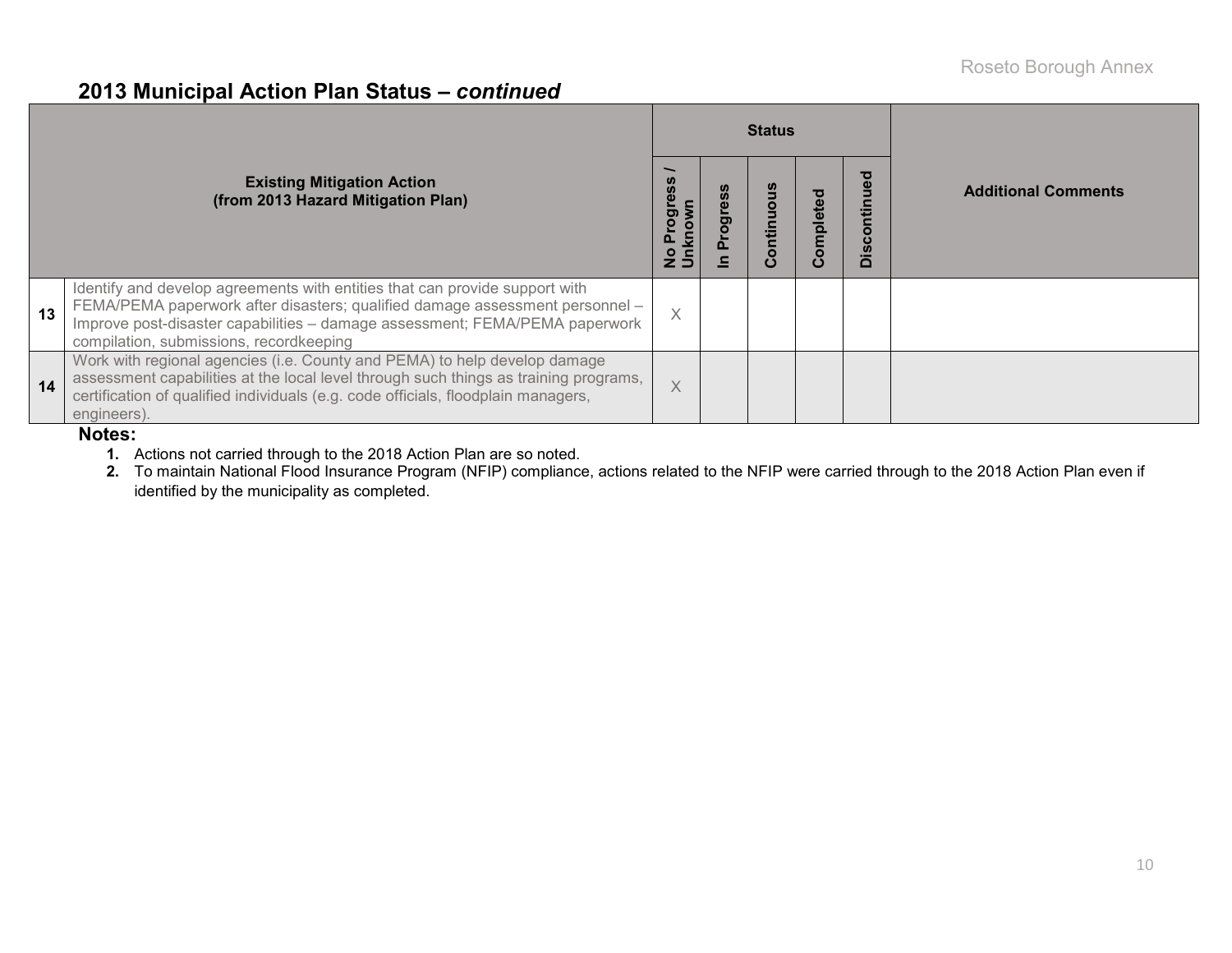# **2018 Mitigation Action Plan**

|                | <b>Mitigation Action</b>                                                                                                                                                                                                                                                                                                                                                                                                                                                                                                              | <b>Mitigation</b><br><b>Technique</b><br>Category | Hazard(s)<br><b>Addressed</b> | <b>Priority</b><br>(H/M/L) | <b>Estimated</b><br>Cost | <b>Potential</b><br><b>Funding</b>                                                                                | <b>Lead Agency</b><br>/ Department                                                                                           | Implementation<br><b>Schedule</b>      | <b>Applies to</b><br>New and / or<br><b>Existing</b><br><b>Structures</b> |
|----------------|---------------------------------------------------------------------------------------------------------------------------------------------------------------------------------------------------------------------------------------------------------------------------------------------------------------------------------------------------------------------------------------------------------------------------------------------------------------------------------------------------------------------------------------|---------------------------------------------------|-------------------------------|----------------------------|--------------------------|-------------------------------------------------------------------------------------------------------------------|------------------------------------------------------------------------------------------------------------------------------|----------------------------------------|---------------------------------------------------------------------------|
| $\overline{1}$ | Retrofit structures located in hazard-<br>prone areas to protect structures from<br>future damage, with repetitive loss<br>and severe repetitive loss properties<br>as priority.<br>Phase 1: Identify appropriate<br>candidates for retrofitting based on<br>cost-effectiveness versus relocation.<br>Phase 2: Where retrofitting is<br>determined to be a viable option,<br>work with property owners toward<br>implementation of that action based<br>on available funding from FEMA and<br>local match availability.               | Structure &<br>Infrastructure                     | Flood                         | Medium-<br>High            | High                     | <b>FEMA</b><br>Mitigation<br>Grant<br>Programs<br>and local<br>budget (or<br>property<br>owner) for<br>cost share | Municipality<br>(via Municipal<br>Engineer/NFIP<br>Floodplain<br>Administrator)<br>with support<br>from PEMA,<br><b>FEMA</b> | Long-term<br>(depending on<br>funding) | Existing                                                                  |
| $\overline{2}$ | Purchase, or relocate structures<br>located in hazard- prone areas to<br>protect structures from future<br>damage, with repetitive loss and<br>severe repetitive loss properties as<br>priority.<br>Phase 1: Identify appropriate<br>candidates for relocation based on<br>cost-effectiveness versus retrofitting.<br>Phase 2: Where relocation is<br>determined to be a viable option,<br>work with property owners toward<br>implementation of that action based<br>on available funding from FEMA and<br>local match availability. | Structure &<br>Infrastructure                     | Flood                         | Medium-<br>High            | <b>High</b>              | <b>FEMA</b><br>Mitigation<br>Grant<br>Programs<br>and local<br>budget (or<br>property<br>owner) for<br>cost share | Municipality<br>(via Municipal<br>Engineer/NFIP<br>Floodplain<br>Administrator)<br>with support<br>from PEMA,<br><b>FEMA</b> | Long-term<br>(depending on<br>funding) | Existing                                                                  |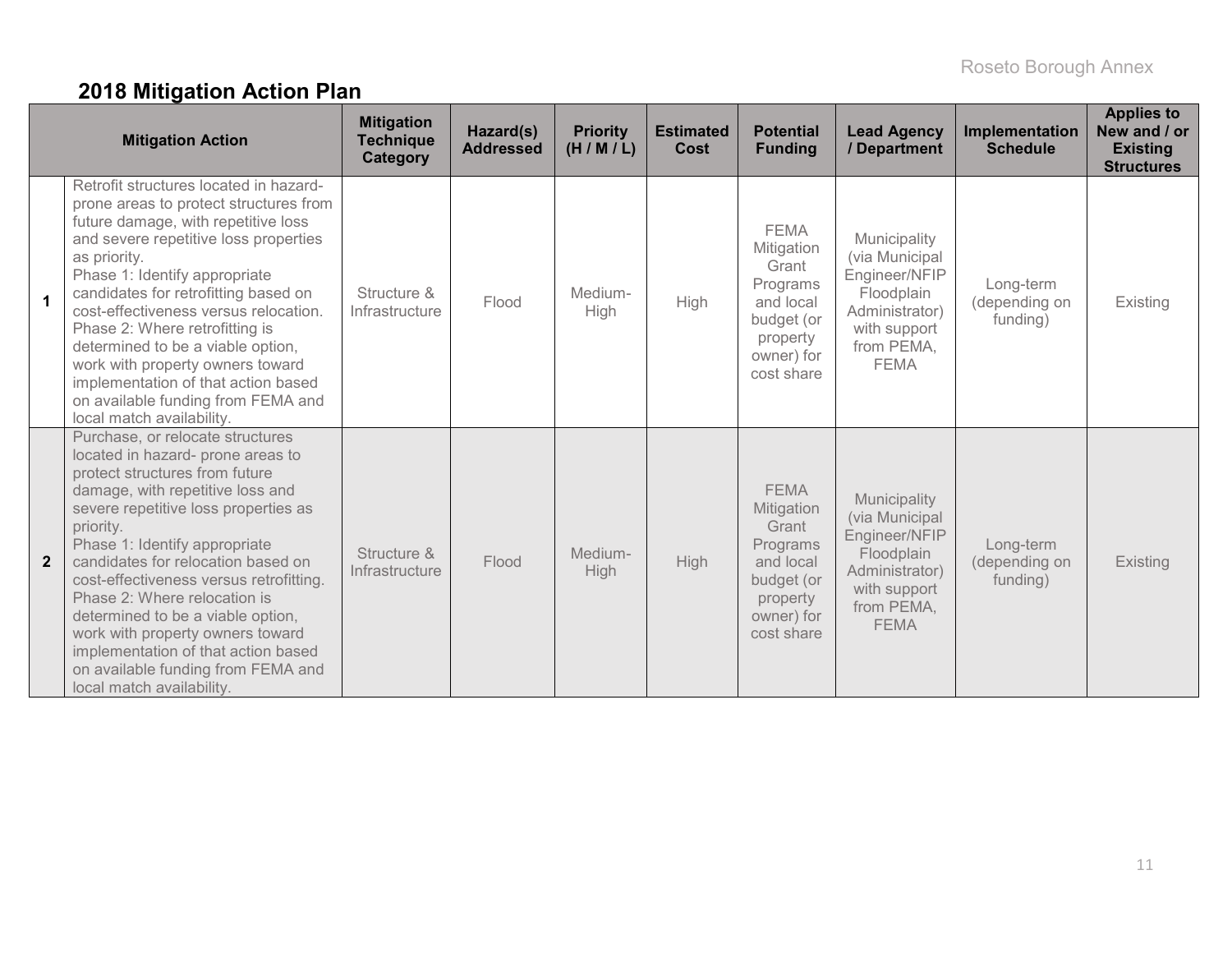|   | <b>Mitigation Action</b>                                                                                                                                                                                                                                                                                                                                                                                                                                                                                                 | <b>Mitigation</b><br><b>Technique</b><br>Category | Hazard(s)<br><b>Addressed</b> | <b>Priority</b><br>(H/M/L) | <b>Estimated</b><br>Cost | <b>Potential</b><br><b>Funding</b> | <b>Lead Agency</b><br>/ Department                                                                                                | <b>Implementation</b><br><b>Schedule</b> | <b>Applies to</b><br>New and / or<br><b>Existing</b><br><b>Structures</b> |
|---|--------------------------------------------------------------------------------------------------------------------------------------------------------------------------------------------------------------------------------------------------------------------------------------------------------------------------------------------------------------------------------------------------------------------------------------------------------------------------------------------------------------------------|---------------------------------------------------|-------------------------------|----------------------------|--------------------------|------------------------------------|-----------------------------------------------------------------------------------------------------------------------------------|------------------------------------------|---------------------------------------------------------------------------|
| 3 | Maintain compliance with and good<br>standing in the NFIP including<br>adoption & enforcement of floodplain<br>management requirements (e.g.<br>regulating all new & substantially<br>improved construction in Special<br>Hazard Flood Areas), floodplain<br>identification & mapping, & flood<br>insurance outreach to the community.<br>Further, continue to meet and/or<br>exceed the minimum NFIP standards<br>and criteria through the following<br>NFIP- related continued compliance<br>actions identified below. | Local plans<br>Regulations                        | Flood                         | <b>High</b>                | $Low -$<br><b>Medium</b> | Municipal<br><b>Budget</b>         | Municipality<br>(via Municipal)<br>Engineer/NFIP<br>Floodplain<br>Administrator)<br>with support<br>from PEMA,<br><b>ISO FEMA</b> | Ongoing                                  | New &<br>Existing                                                         |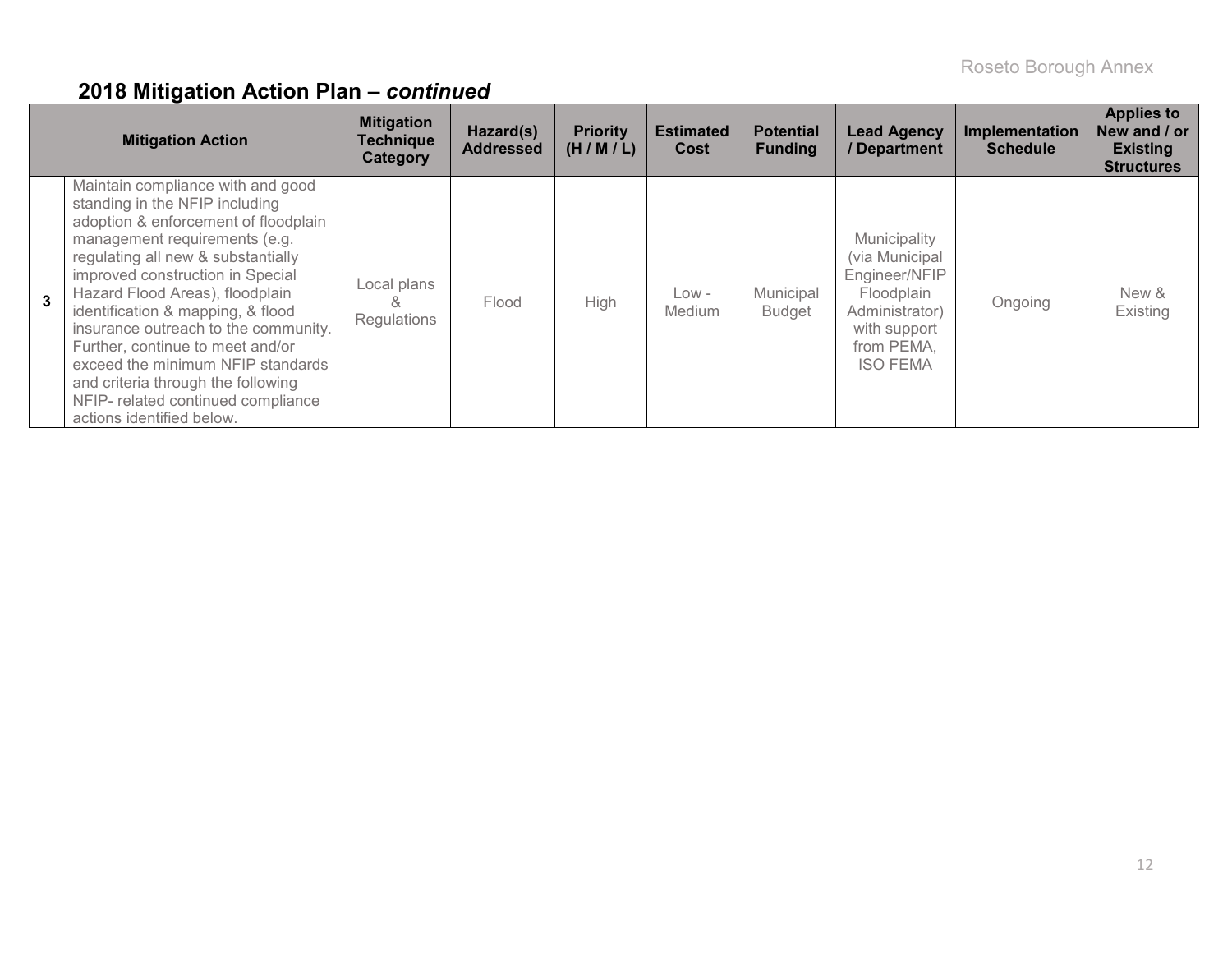|                         | <b>Mitigation Action</b>                                                                                                                                                                                                                                                                                                                                                                                                                                                                                                                                                                                                                                                                                                                                                                                                                                                                                                                                                                                                                                                                           | <b>Mitigation</b><br><b>Technique</b><br>Category | Hazard(s)<br><b>Addressed</b> | <b>Priority</b><br>(H/M/L) | <b>Estimated</b><br><b>Cost</b> | <b>Potential</b><br><b>Funding</b> | Lead Agency /<br><b>Department</b>                                                                               | Implementation<br><b>Schedule</b> | <b>Applies to</b><br>New and / or<br><b>Existing</b><br><b>Structures</b> |
|-------------------------|----------------------------------------------------------------------------------------------------------------------------------------------------------------------------------------------------------------------------------------------------------------------------------------------------------------------------------------------------------------------------------------------------------------------------------------------------------------------------------------------------------------------------------------------------------------------------------------------------------------------------------------------------------------------------------------------------------------------------------------------------------------------------------------------------------------------------------------------------------------------------------------------------------------------------------------------------------------------------------------------------------------------------------------------------------------------------------------------------|---------------------------------------------------|-------------------------------|----------------------------|---------------------------------|------------------------------------|------------------------------------------------------------------------------------------------------------------|-----------------------------------|---------------------------------------------------------------------------|
| $\overline{\mathbf{4}}$ | Conduct and facilitate community<br>and public education and outreach<br>for residents and businesses to<br>include, but not be limited to, the<br>following to promote and effect<br>natural hazard risk reduction:<br>- Provide and maintain links to the<br>HMP website, and regularly post<br>notices on the County/municipal<br>homepage(s) referencing the HMP<br>webpages.<br>- Prepare and distribute informational<br>letters to flood vulnerable property<br>owners and neighborhood<br>associations, explaining the<br>availability of mitigation grant funding<br>to mitigate their properties, and<br>instructing them on how they can<br>learn more and implement mitigation.<br>- Use email notification systems and<br>newsletters to better educate the<br>public on flood insurance, the<br>availability of mitigation grant<br>funding, and personal natural hazard<br>risk reduction measures.<br>- Work with neighborhood<br>associations, civic and business<br>groups to disseminate information on<br>flood insurance and the availability of<br>mitigation grant funding. | Education<br>$\alpha$<br>Awareness                | All Hazards                   | High                       | Low-<br>Medium                  | Municipal<br><b>Budget</b>         | Municipality with<br>support<br>from Planning<br>Partners,<br>PEMA, FEMA                                         | Short-term                        | N/A                                                                       |
| 5                       | Begin and/or continue the process to<br>adopt higher regulatory standards to<br>manage flood risk (i.e. increased<br>freeboard, cumulative substantial<br>damage/improvements).                                                                                                                                                                                                                                                                                                                                                                                                                                                                                                                                                                                                                                                                                                                                                                                                                                                                                                                    | Local plans<br>&<br>Regulations                   | Flood                         | High                       | Low                             | Municipal<br><b>Budget</b>         | Municipality<br>(via Municipal<br>Engineer/NFIP<br>Floodplain<br>Administrator) w/<br>support from<br>PEMA, FEMA | Short-term                        | New &<br>Existing                                                         |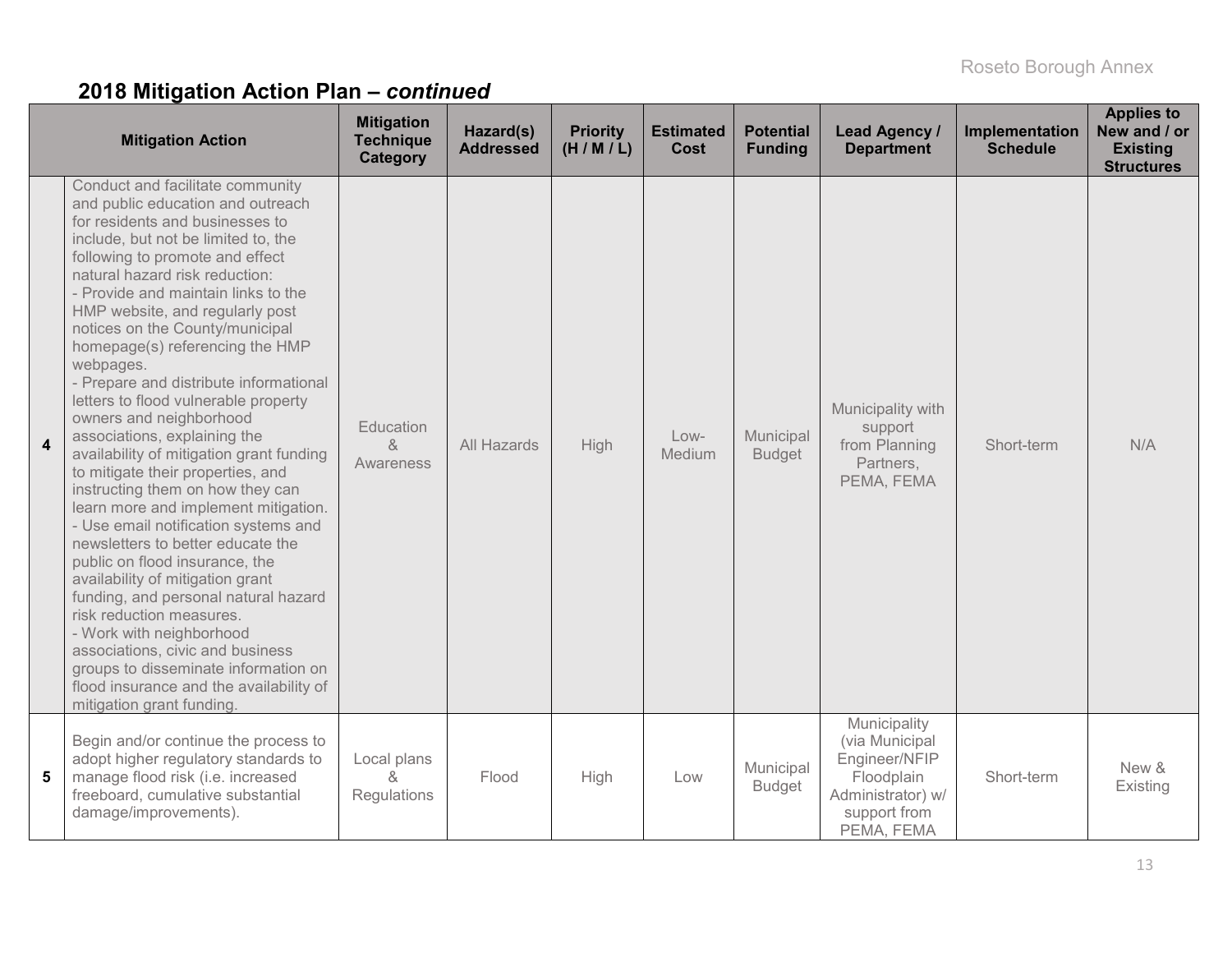|                | <b>Mitigation Action</b>                                                                                                                                                                                                                                                                                                                                                                                     | <b>Mitigation</b><br><b>Technique</b><br>Category        | Hazard(s)<br><b>Addressed</b> | <b>Priority</b><br>(H/M/L) | <b>Estimated</b><br>Cost                  | <b>Potential</b><br><b>Funding</b>                                                                        | <b>Lead Agency /</b><br><b>Department</b>                                                                                                                       | <b>Implementation</b><br><b>Schedule</b> | <b>Applies to</b><br>New and / or<br><b>Existing</b><br><b>Structures</b> |
|----------------|--------------------------------------------------------------------------------------------------------------------------------------------------------------------------------------------------------------------------------------------------------------------------------------------------------------------------------------------------------------------------------------------------------------|----------------------------------------------------------|-------------------------------|----------------------------|-------------------------------------------|-----------------------------------------------------------------------------------------------------------|-----------------------------------------------------------------------------------------------------------------------------------------------------------------|------------------------------------------|---------------------------------------------------------------------------|
| $6\phantom{a}$ | Determine if a Community<br>Assistance Visit (CAV) or Community<br>Assistance Contact (CAC) is needed,<br>and schedule if needed.                                                                                                                                                                                                                                                                            | Local plans<br>$\alpha$<br>Regulations                   | Flood                         | Medium                     | Low                                       | Municipal<br><b>Budget</b>                                                                                | NFIP Floodplain<br>Administrator<br>with support<br>from PADEP,<br>PEMA, FEMA                                                                                   | Short-term                               | N/A                                                                       |
| $\overline{7}$ | Have designated NFIP Floodplain<br>Administrator (FPA) become a<br>Certified Floodplain Manager through<br>the ASFPM and/or pursue relevant<br>continuing education training such as<br><b>FEMA Benefit-Cost Analysis.</b>                                                                                                                                                                                   | Local plans<br>$\mathcal{R}_{\mathbf{z}}$<br>Regulations | Flood                         | High                       | Low                                       | Municipal<br><b>Budget</b>                                                                                | <b>NFIP</b><br>Floodplain<br>Administrator                                                                                                                      | Short-term<br>(depending on<br>funding)  | N/A                                                                       |
| 8              | Participate in the Community Rating<br>System (CRS) to further manage<br>flood risk and reduce flood insurance<br>premiums for NFIP policyholders.<br>This shall start with the submission to<br>FEMA-DHS of a Letter of Intent to<br>join CRS, followed by the completion<br>and submission of an application to<br>the program once the community's<br>current compliance with the NFIP is<br>established. | Local plans<br>$\mathcal{R}_{\mathbf{z}}$<br>Regulations | Flood                         | Medium                     | Low                                       | Municipal<br><b>Budget</b>                                                                                | <b>NFIP</b><br>Floodplain<br>Administrator<br>with support<br>from PADEP,<br>PEMA, FEMA                                                                         | Short-term                               | N/A                                                                       |
| 9              | Obtain and archive elevation<br>certificates for NFIP compliance.                                                                                                                                                                                                                                                                                                                                            | Local plans<br>$\mathcal{R}_{\mathbf{z}}$<br>Regulations | Flood                         | High                       | Low                                       | Municipal<br><b>Budget</b>                                                                                | NFIP Floodplain<br>Administrator                                                                                                                                | Ongoing                                  | N/A                                                                       |
| 10             | Continue to support the<br>implementation, monitoring,<br>maintenance, and updating of this<br>Plan, as defined in Section 7.0                                                                                                                                                                                                                                                                               | All<br>Categories                                        | <b>All Hazards</b>            | High                       | $Low -$<br>High (for<br>5-year<br>update) | Municipal<br>Budget,<br>possibly<br><b>FEMA</b><br>Mitigation<br>Grant<br>Funding<br>for 5-year<br>update | Municipality (via<br>mitigation<br>planning point of<br>contacts) with<br>support from<br>Planning<br>Partners<br>(through their<br>Points of<br>Contact), PEMA | Ongoing                                  | New &<br>Existing                                                         |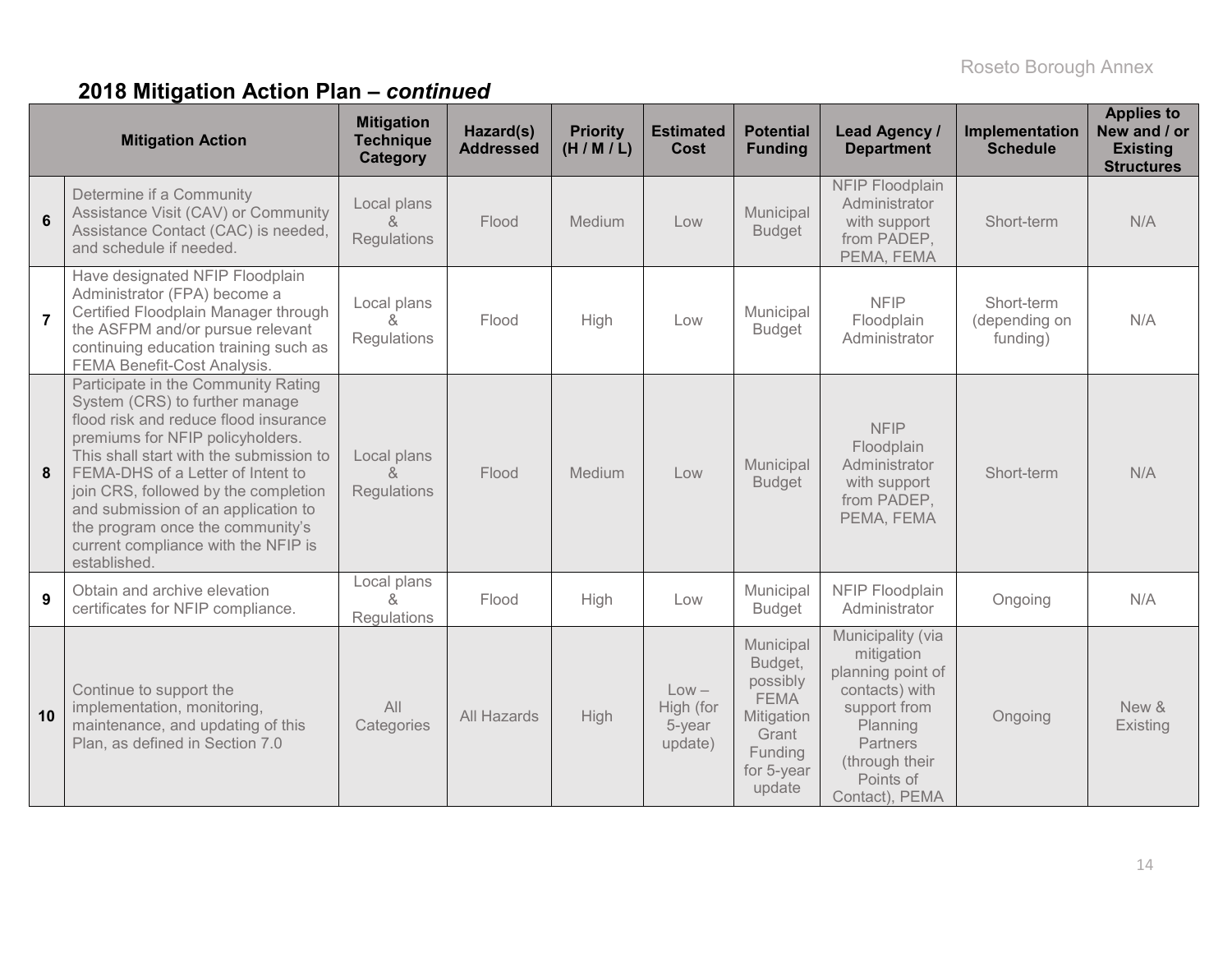|    | <b>Mitigation Action</b>                                                                                                                                                                                                                                                          | <b>Mitigation</b><br><b>Technique</b><br><b>Category</b> | Hazard(s)<br><b>Addressed</b> | <b>Priority</b><br>(H/M/L) | <b>Estimated</b><br>Cost | <b>Potential</b><br><b>Funding</b>                                     | Lead Agency /<br><b>Department</b>                                               | Implementation<br><b>Schedule</b>               | <b>Applies to</b><br>New and / or<br><b>Existing</b><br><b>Structures</b> |
|----|-----------------------------------------------------------------------------------------------------------------------------------------------------------------------------------------------------------------------------------------------------------------------------------|----------------------------------------------------------|-------------------------------|----------------------------|--------------------------|------------------------------------------------------------------------|----------------------------------------------------------------------------------|-------------------------------------------------|---------------------------------------------------------------------------|
| 11 | Complete the ongoing updates of the<br><b>Comprehensive Emergency</b><br><b>Management Plans</b>                                                                                                                                                                                  | Local plans<br>&<br>Regulations                          | All Hazards                   | High                       | Low                      | Municipal<br><b>Budget</b>                                             | Municipality with<br>support from<br><b>PEMA</b>                                 | Ongoing                                         | New &<br>Existing                                                         |
| 12 | Create/enhance/maintain mutual aid<br>agreements with neighboring<br>communities for continuity of<br>operations.                                                                                                                                                                 | All<br>Categories                                        | All Hazards                   | High                       | Low                      | Municipal<br><b>Budget</b>                                             | Municipality with<br>support from<br>surrounding<br>municipalities<br>and County | Ongoing                                         | New &<br>Existing                                                         |
| 13 | Develop & maintain capabilities to<br>process FEMA/PEMA paperwork<br>after disasters; qualified damage<br>assessment personnel - Improve<br>post-disaster capabilities - damage<br>assessment; FEMA/PEMA<br>paperwork compilation, submissions,<br>record keeping.                | Structure &<br>Infrastructure                            | All Hazards                   | Medium                     | Medium                   | Municipal<br><b>Budget</b>                                             | Municipality with<br>support<br>from County,<br>PEMA, FEMA                       | Short-term                                      | N/A                                                                       |
| 14 | Work with regional agencies (i.e.<br>County and PEMA) to help develop<br>damage assessment capabilities at<br>the local level through such things as<br>training programs, certification of<br>qualified individuals (e.g. code<br>officials, floodplain managers,<br>engineers). | Structure &<br>Infrastructure                            | All Hazards                   | Medium                     | Medium                   | Municipal<br>Budget,<br><b>FEMA</b><br><b>HMA</b><br>grant<br>programs | Municipality with<br>support<br>from County,<br><b>PEMA</b>                      | Short-, long-<br>term (depending<br>on funding) | N/A                                                                       |

#### **Notes:**

#### *Estimated Costs:*

- Where actual project costs have been reasonable estimated: Low = < \$10,000; Medium = \$10,000 to \$100,000; High = > \$100,000;
- Where actual project costs cannot reasonably be established at this time:
	- **Low** = Possible to fund under existing budget. Project is part of, or can be part of an existing on-going program.
	- **Medium** = Could budget for under existing work plan, but would require a reapportionment of the budget or a budget amendment, or the cost of the project would have to be spread over multiple years.
	- **High** = Would require an increase in revenue via an alternative source (i.e., bonds, grants, fee increases) to implement. Existing funding levels are not adequate to cover the costs of the proposed project.